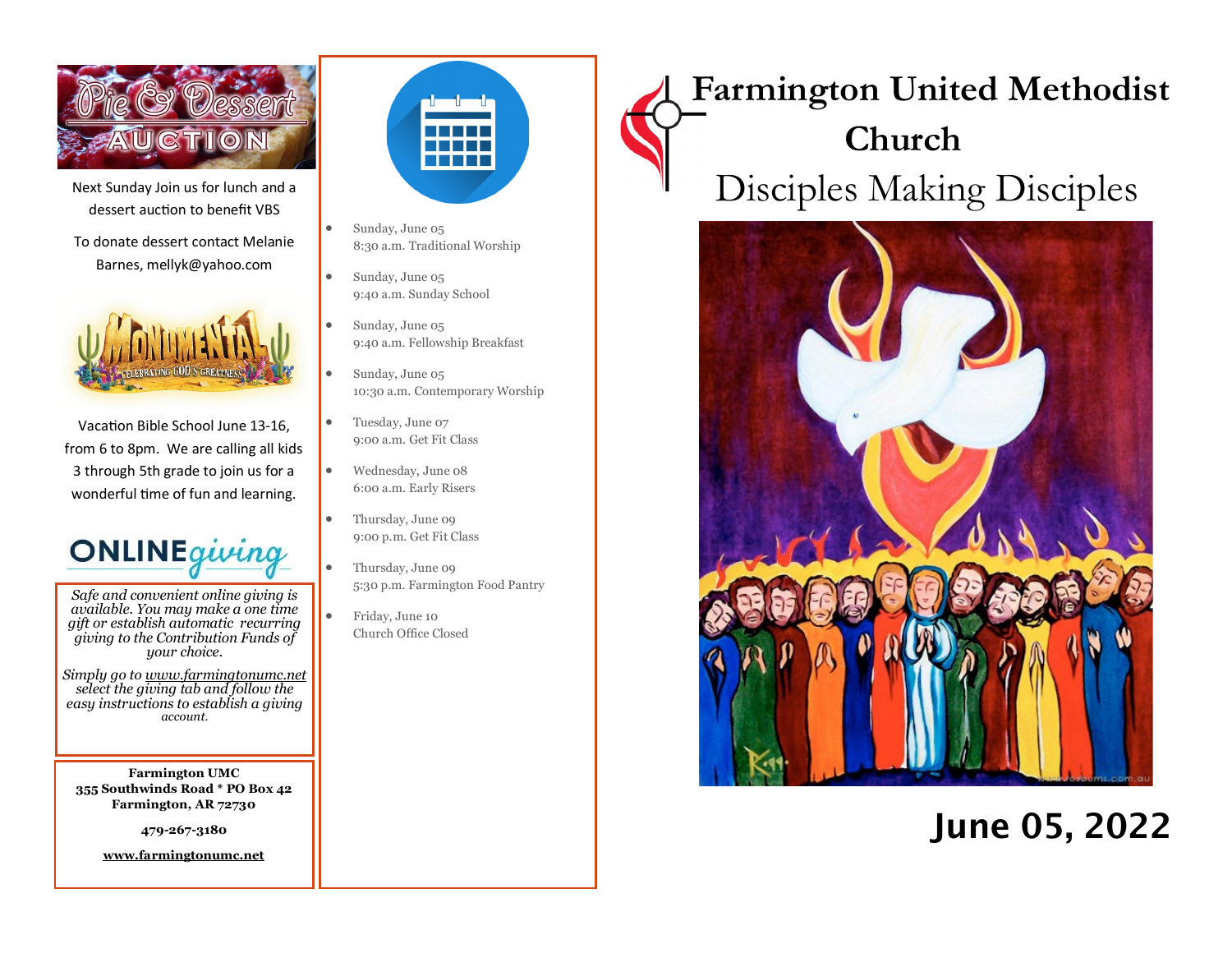## **Order of Worship 8:30 am Service**

| Welcome/Announcements                               |                                                                  |                           |  |  |  |
|-----------------------------------------------------|------------------------------------------------------------------|---------------------------|--|--|--|
| Prelude                                             |                                                                  |                           |  |  |  |
| *Call to Worship                                    |                                                                  |                           |  |  |  |
|                                                     | Then I will pour out my spirit on all flesh, thus says the Lord. |                           |  |  |  |
| Send down the fire of your justice!                 |                                                                  |                           |  |  |  |
|                                                     | Your sons and your daughters shall prophesy,                     |                           |  |  |  |
| Send down the rain of your love!                    |                                                                  |                           |  |  |  |
| Your old shall dream dreams,                        |                                                                  |                           |  |  |  |
| and your young shall see visions.                   |                                                                  |                           |  |  |  |
| Send down your Spirit, breathe life in your people! |                                                                  |                           |  |  |  |
| In those days, I will pour out my spirit.           |                                                                  |                           |  |  |  |
| And we shall be people of God.                      |                                                                  |                           |  |  |  |
| *Hymn of Praise Surely the Presence                 |                                                                  | <b>UMH328</b>             |  |  |  |
| *Affirmation                                        | <b>Apostles Creed</b>                                            | <b>UMH 881</b>            |  |  |  |
| *Gloria Patri                                       |                                                                  | <b>UMH70</b>              |  |  |  |
| Prayers of the People                               |                                                                  |                           |  |  |  |
| The Lord's Prayer                                   |                                                                  |                           |  |  |  |
| Hymn                                                | It Is Well with My Soul                                          | <b>UMH 377</b>            |  |  |  |
| Scripture                                           | Acts 2:1-13; 36-41                                               | <b>Tommie Featherston</b> |  |  |  |
| Message                                             | We Have the Power!                                               | Jeff Silva                |  |  |  |
| *Hymn                                               | Great Is Thy Faithfulness<br><b>UMH 140</b>                      |                           |  |  |  |
| *Benediction                                        |                                                                  |                           |  |  |  |
|                                                     | *Hymn of Dismissal Here I Am Lord, v. 1<br><b>UMH 593</b>        |                           |  |  |  |
| Postlude                                            |                                                                  |                           |  |  |  |

*\* The congregation is invited to please stand as they are able.*

### **Order of Worship 10:30 Service**

| Call to Worship       | <b>Holy Spirit</b>       |
|-----------------------|--------------------------|
| Welcome               |                          |
| <b>Opening Prayer</b> |                          |
| *Songs of Praise      | Glorious Day             |
|                       | <b>Break Every Chain</b> |
|                       |                          |

| Children's Message                 |                    | <b>Courtney Sundquist</b> |
|------------------------------------|--------------------|---------------------------|
| <b>Prayers of the People</b>       |                    |                           |
| The Lord's Prayer                  |                    |                           |
| Song of Preparation Bring the Rain |                    |                           |
| Scripture                          | Acts 2:1-13; 36-41 | Evan Silva                |
| Message                            | We Have the Power! |                           |
| *Song of Response Come Alive       |                    |                           |
| <i>*Closing Prayer</i>             |                    | Seth Malone               |
|                                    |                    |                           |